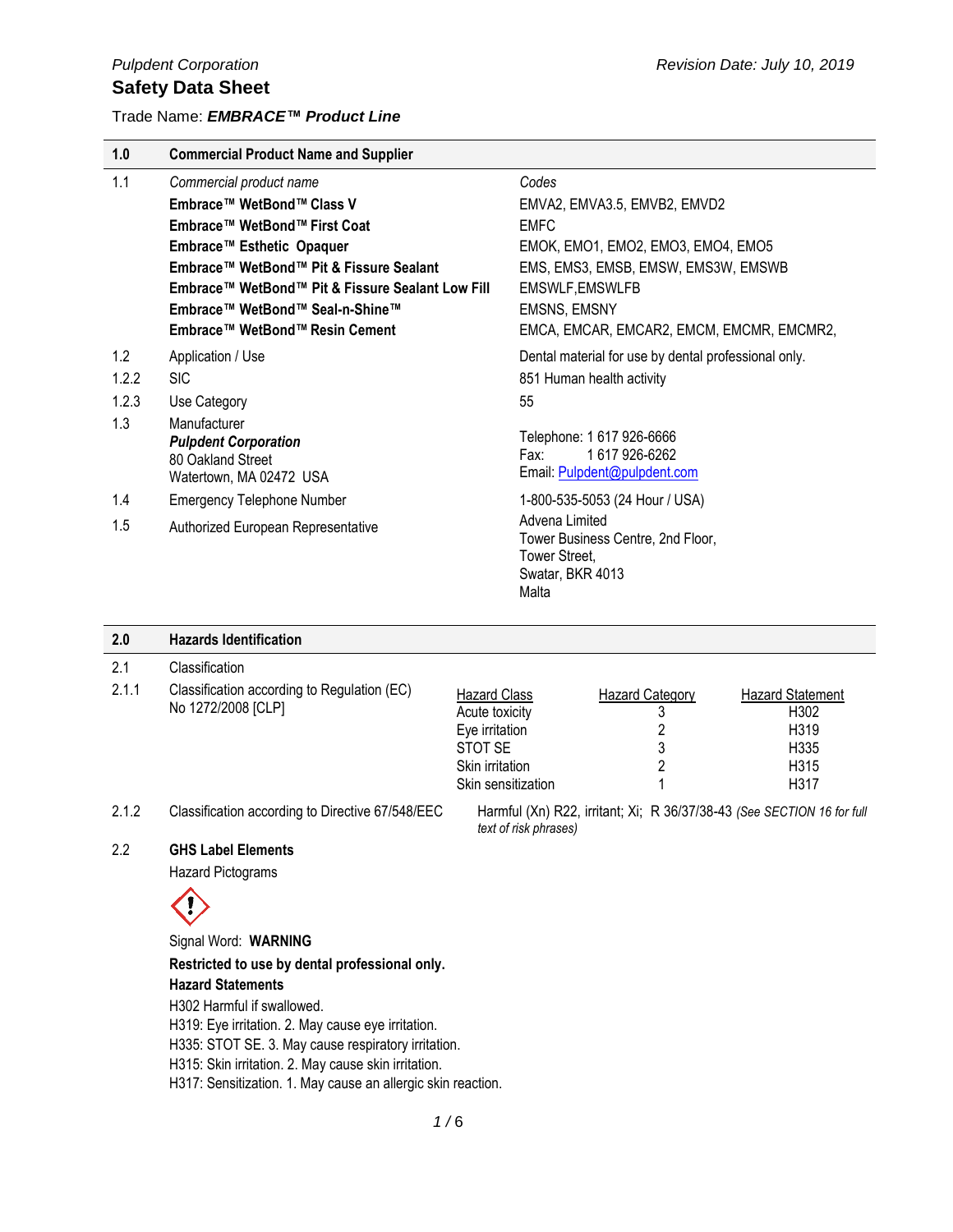#### Trade Name: *EMBRACE™ Product Line*

#### **Precautionary Statements**

P261: Avoid breathing vapor. P280: Wear protective gloves and eye protection P305+P351: If in eyes, rinse cautiously with water for several minutes. P337+P313: If eye irritation persists, get medical advice/attention. P302+P352: If on skin, wash with plenty of soap and water. P333+P313: If irritation or rash occurs, get medical advice/attention. P410+P411: Protect from sunlight. Store at temperature not exceeding 27°C / 80°F.

#### **3.0 Composition**

- 3.1 Chemical characterization of the preparation: Acrylate ester monomers in two-part, glass-filled, dual-cure paste.
- 3.2 Hazardous ingredients

|     | <b>CAS Number</b>         | Name of the Ingredient             | Concentration | Classification<br>per 67/548/EEC | Classification per Regulation (EC)<br>No.1272/2008 (CLP).                                        |
|-----|---------------------------|------------------------------------|---------------|----------------------------------|--------------------------------------------------------------------------------------------------|
|     | Proprietary               | Uncured acrylate ester<br>monomers | 55-60%        | Irritant; Xi<br>R 3637//38 - 43  | Eye irritation, 2 H319<br>STOT SE 3 H335<br>Skin irritation, 2 H315<br>Skin sensitization, 1H317 |
|     | 112945-52-5               | Silica, amorphous                  | 5%            | Irritant; Xi,<br>R 36/37/38      | Eye irritation, 2 H319<br>STOT SE 3 H335<br>Skin irritation, 2 H315                              |
|     | 7681-49-4                 | Sodium fluoride                    | $1\%$         | Harmful (Xn);<br>R22-36/38       | Acute toxicity, 3 H302<br>Skin irritation, 2 H315<br>Eye irritation, 2 H319                      |
| 4.0 | <b>First Aid Measures</b> |                                    |               |                                  |                                                                                                  |

| 4.1        | General Information                                            | May be irritating to eyes, respiratory system and skin. Do not inhale vapors.<br>May cause sensitization by skin contact. Show this safety data sheet to medical<br>personnel. Get medical attention in case of uncertainty. |
|------------|----------------------------------------------------------------|------------------------------------------------------------------------------------------------------------------------------------------------------------------------------------------------------------------------------|
| 4.2        | Inhalation                                                     | Move to fresh air. If necessary, administer oxygen and/or artificial respiration.<br>Seek medical attention.                                                                                                                 |
| 4.3        | <b>Skin Contact</b>                                            | Take off contaminated clothing. Wash thoroughly with soap and water.                                                                                                                                                         |
| 4.4        | Eye Contact                                                    | Keep eyelids apart, flush with running water for 15+ minutes. Get medical<br>attention.                                                                                                                                      |
| 4.5        | Ingestion                                                      | Rinse mouth with water. Do not induce vomiting. Get immediate medical<br>attention. May be irritating to mucous membranes. Never give anything by<br>mouth to an unconscious person.                                         |
| 4.6<br>4.7 | Precautions for first responders<br>Information for physicians | Ventilate the area. Wear eye and skin protection.                                                                                                                                                                            |
|            | Symptoms                                                       | Irritation or redness in eyes, throat or on skin.                                                                                                                                                                            |
|            | Hazards                                                        | May be irritating to eyes, respiratory system, skin or sensitizing by skin contact.                                                                                                                                          |
|            | Treatment                                                      | As above under First Aid.                                                                                                                                                                                                    |
| 5.0        | <b>Fire Fighting Measures</b>                                  |                                                                                                                                                                                                                              |
| 5.1        | Suitable extinguishing media                                   | Carbon dioxide, dry chemical, alcohol foam, or water fog. Water spray may be                                                                                                                                                 |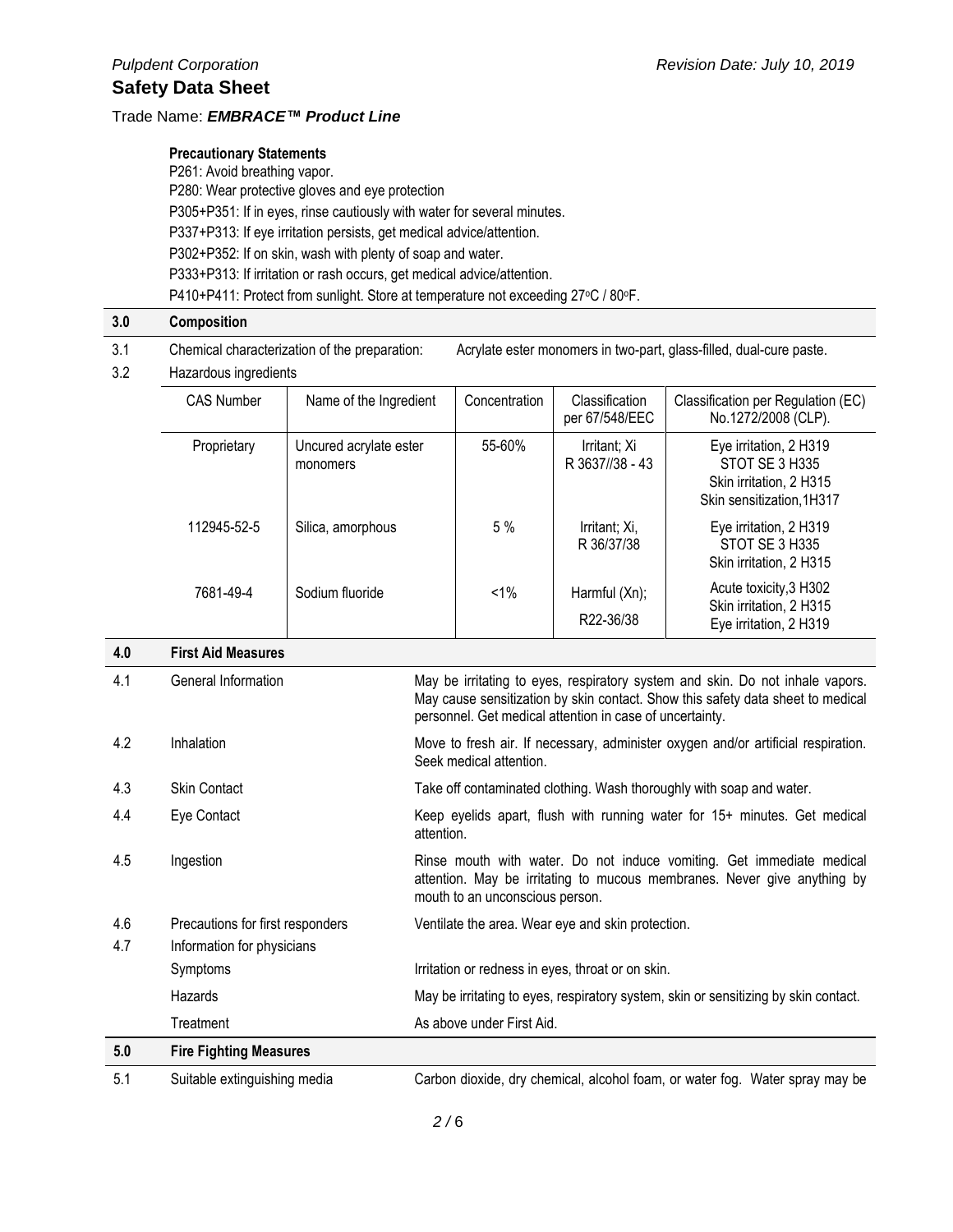Trade Name: *EMBRACE™ Product Line* 

# used to keep fire exposed containers cool. 5.2 Extinguishing media to avoid Do not use direct water stream 5.3 Special exposure hazards in a fire Heat may cause polymerization with rapid release of energy. 5.4 Special protective equipment for firefighters Self-contained breathing apparatus. Cool exposed containers with water spray to prevent polymerization under fire conditions. **6.0 Accidental Release Measures** 6.1 Personal precautions. Wear safety glasses, gloves and lab coat. 6.2 Environmental precautions Avoid releasing large amounts of uncured material into the environment. Cured / set-up material is, to our knowledge, inert. 6.3 Method for clean up Contain spilled material. Absorb or wipe up spill with paper towels or cloths. Collect for disposal in a covered container. Wash spill area with alcohol or soap and water. **7.0 Handling and Storage** 7.1 Handling For use only by dental professionals. Follow good hygiene practices. Avoid direct/strong light sources, temperature extremes (>27oC/80oF, <5oC/40oF), contamination and cross contamination. Recap immediately after use. 7.2 Storage Store product tightly capped in original container at cool room temperature (<25OC). Avoid direct, strong light, sources of ignition and extremes of temperature. Shelf life for unopened product is two years from date of manufacture, provided that the material has been stored properly. 7.3 Specific uses Dental restorative materials **8.0 Exposure Controls / Personal Protection** 8.1 Exposure limit values **PEL: Not established.** TLV: Not established. 8.2 Exposure controls 8.2.1 Occupational exposure controls No special equipment required under normal conditions of use. 8.2.1.1 Respiratory protection Good general ventilation will control airborne vapors from uncured material. 8.2.1.2 Hand protection **No special requirements other than the usual surgical gloves.** 8.2.1.3 Eye protection No special requirements other than the usual safety glasses. 8.2.1.4 Skin protection Good personal hygiene and safety practices and wearing a lab coat should protect from exposure to uncured material. 8.2.1.5 Other controls **Emergency eye wash fountain should be available. Wash hands after use.** 8.2.2 Environmental exposure controls Cure material before disposing. **9.0 Physical and Chemical Properties** 9.1 Characteristics 9.1.1 Appearance /Color / Physical state *Embrace Product* Description *First Coat, Seal-n-Shine* Thin, clear liquid **Esthetic Opaquer Changler** Opaque, thick paste: Bleach White, Off-White, Light Yellow, Pink, Dark Yellow **Pit and Fissure Sealant** Natural tooth shade or off-white thin paste.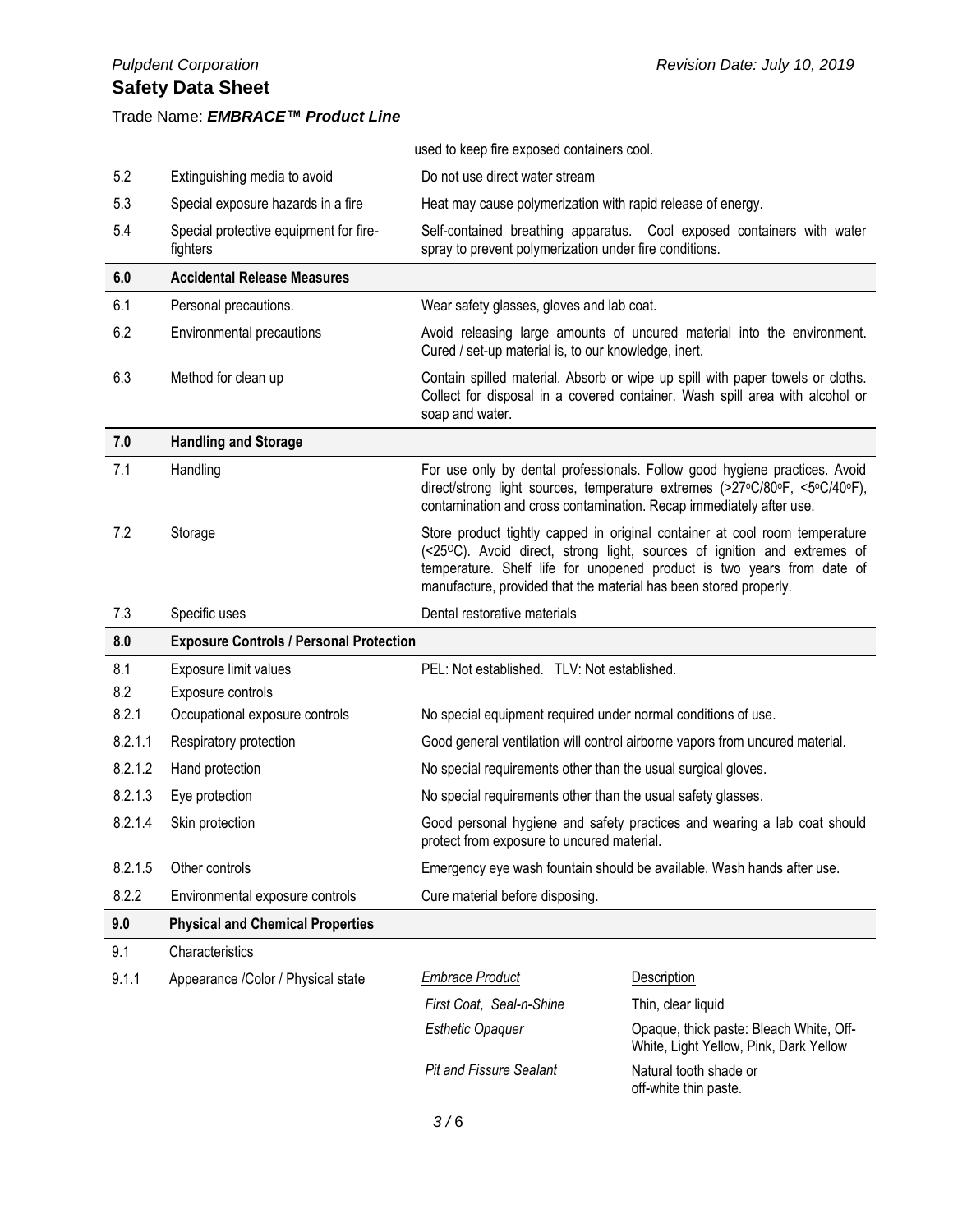# Trade Name: *EMBRACE™ Product Line*

|        |                                                        | Pit and Fissure Sealant, Low Fill                                                                                                                                                                                                                                                                     | Off-white thin paste                                                                                                                                                                                               |
|--------|--------------------------------------------------------|-------------------------------------------------------------------------------------------------------------------------------------------------------------------------------------------------------------------------------------------------------------------------------------------------------|--------------------------------------------------------------------------------------------------------------------------------------------------------------------------------------------------------------------|
|        |                                                        | Class V                                                                                                                                                                                                                                                                                               | Tooth-colored paste.                                                                                                                                                                                               |
|        |                                                        | <b>Resin Cement:</b>                                                                                                                                                                                                                                                                                  | Two thin pastes: one white, one yellow.                                                                                                                                                                            |
| 9.1.2  | Odor                                                   | Faint, characteristic                                                                                                                                                                                                                                                                                 |                                                                                                                                                                                                                    |
| 9.2    | Important health, safety and environmental information |                                                                                                                                                                                                                                                                                                       |                                                                                                                                                                                                                    |
| 9.2.1  | pH                                                     | Not determined                                                                                                                                                                                                                                                                                        |                                                                                                                                                                                                                    |
| 9.2.2  | Boiling point                                          | Not determined                                                                                                                                                                                                                                                                                        |                                                                                                                                                                                                                    |
| 9.2.3  | Flash point                                            | Not determined                                                                                                                                                                                                                                                                                        |                                                                                                                                                                                                                    |
| 9.2.4  | Flammability (solid, gas)                              | Not applicable                                                                                                                                                                                                                                                                                        |                                                                                                                                                                                                                    |
| 9.2.5  | Explosive properties                                   | Not applicable                                                                                                                                                                                                                                                                                        |                                                                                                                                                                                                                    |
| 9.2.6  | Oxidizing properties                                   | Not determined                                                                                                                                                                                                                                                                                        |                                                                                                                                                                                                                    |
| 9.2.7  | Vapor pressure                                         | $< 1$ mm Hg                                                                                                                                                                                                                                                                                           |                                                                                                                                                                                                                    |
| 9.2.8  | Specific gravity                                       | Embrace First Coat: 1.420<br>Embrace Seal-n-Shine: 1.240<br>Embrace Opaquer: 1.780<br>Embrace Pit & Fissure Sealant: 1.575<br>Embrace Pit & Fissure Sealant, Low Fill: 1.160<br>Embrace Class V: 2.030<br>Embrace Resin Cement: Low Viscosity: 1.660<br>Embrace Resin Cement: Medium Viscosity: 1.400 |                                                                                                                                                                                                                    |
| 9.2.9  | Solubility in water                                    | Nil                                                                                                                                                                                                                                                                                                   |                                                                                                                                                                                                                    |
| 9.2.10 | Partition coefficient                                  | Not determined                                                                                                                                                                                                                                                                                        |                                                                                                                                                                                                                    |
| 9.2.11 | Viscosity                                              | Not determined                                                                                                                                                                                                                                                                                        |                                                                                                                                                                                                                    |
| 9.2.12 | Vapor density                                          | Not determined                                                                                                                                                                                                                                                                                        |                                                                                                                                                                                                                    |
| 9.2.13 | Evaporation rate                                       | Not determined                                                                                                                                                                                                                                                                                        |                                                                                                                                                                                                                    |
| 10.0   | <b>Stability and reactivity</b>                        |                                                                                                                                                                                                                                                                                                       |                                                                                                                                                                                                                    |
| 10.1   | Conditions to avoid                                    | Temperature > 38°C, intense light, cross-contamination.                                                                                                                                                                                                                                               |                                                                                                                                                                                                                    |
| 10.2   | Materials to avoid                                     | Reducing and oxidizing agents, peroxides, amines.                                                                                                                                                                                                                                                     |                                                                                                                                                                                                                    |
| 10.3   | Hazardous decomposition products                       |                                                                                                                                                                                                                                                                                                       | Under fire conditions and with amounts greater than that supplied in<br>this product, hazardous polymerization may occur with heat build-up<br>release of carbon monoxide, carbon dioxide, and oxides of nitrogen. |
| 10.4   | Further information                                    | when light-cured material is exposed to direct light.                                                                                                                                                                                                                                                 | Stable material if stored and used as directed. Polymerization will occur                                                                                                                                          |
| 11.0   | <b>Toxicological information</b>                       |                                                                                                                                                                                                                                                                                                       |                                                                                                                                                                                                                    |
| 11.1   | Acute toxicity                                         |                                                                                                                                                                                                                                                                                                       | Not toxic. Minimal health hazard under normal conditions of use.                                                                                                                                                   |
| 11.2   | Irritation and corrosiveness                           | on contact or with prolonged exposure.                                                                                                                                                                                                                                                                | May be irritating to eyes, respiratory tract, mucous membranes or skin                                                                                                                                             |
| 11.3   | Sensitization                                          |                                                                                                                                                                                                                                                                                                       | May be sensitizing. Prolonged or frequent skin contact may cause                                                                                                                                                   |
|        |                                                        | 4/6                                                                                                                                                                                                                                                                                                   |                                                                                                                                                                                                                    |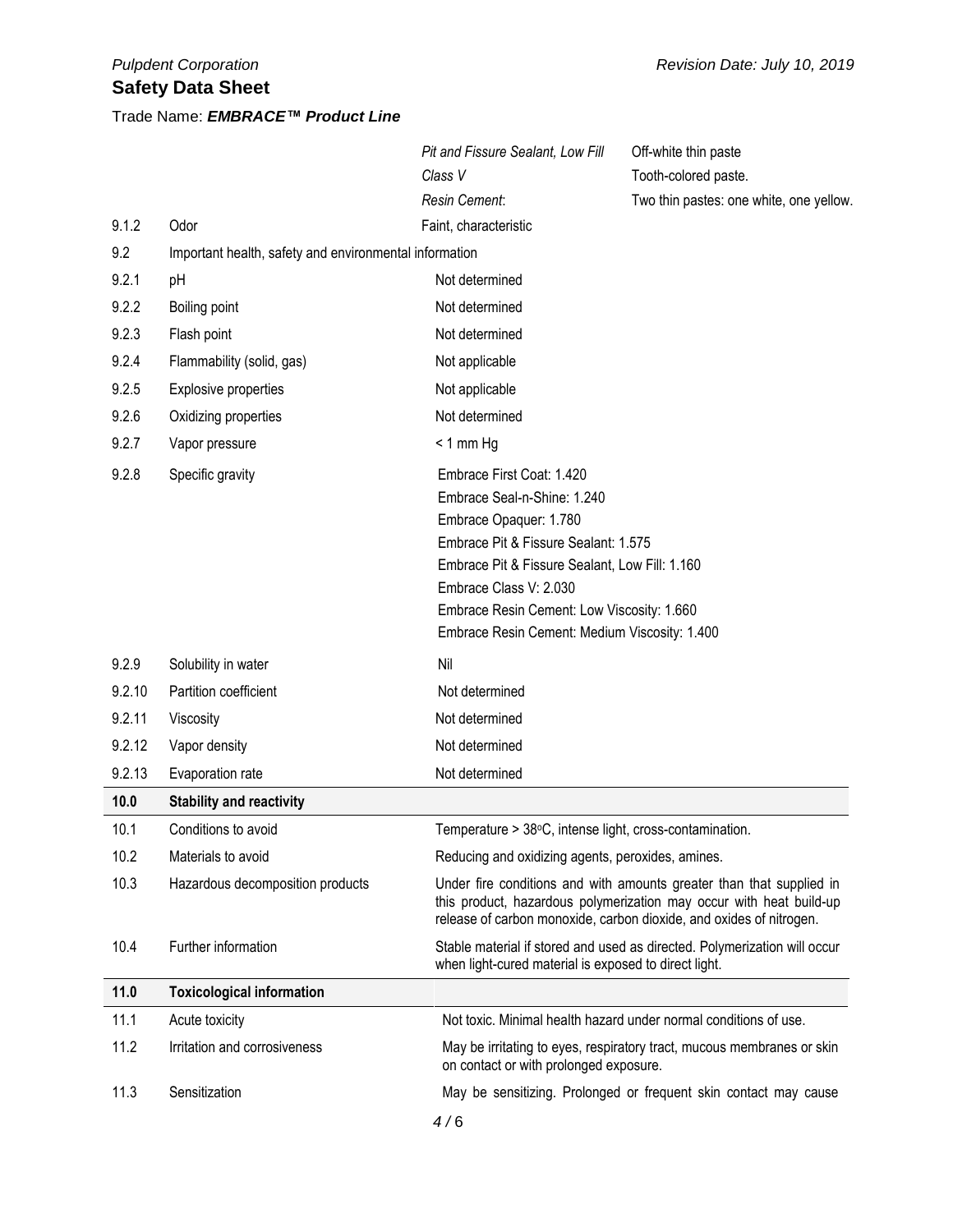# Trade Name: *EMBRACE™ Product Line*

|      |                                                                | allergic skin reactions in some susceptible individuals.                                                                                                                                                  |  |
|------|----------------------------------------------------------------|-----------------------------------------------------------------------------------------------------------------------------------------------------------------------------------------------------------|--|
| 11.4 | Sub-acute, sub-chronic and prolonged<br>toxicity               | Prolonged and/or frequent skin contact may cause allergic skin<br>reactions in susceptible individuals.                                                                                                   |  |
| 11.5 | Carcinogenicity, Mutagenicity, Reproductive<br><b>Toxicity</b> | None known                                                                                                                                                                                                |  |
| 11.6 | Empirical data                                                 | Not available                                                                                                                                                                                             |  |
| 11.7 | Clinical experience                                            | Embrace products have been used safely and effectively by dentists<br>in the US and internationally for more than 10 years with no reports of<br>adverse events.                                          |  |
| 12.0 | <b>Ecological Information</b>                                  |                                                                                                                                                                                                           |  |
| 12.1 | Ecotoxicity                                                    | Avoid release of uncured material into the environment. To the best of<br>our knowledge, polymerized material is inert. No other information is<br>available. Follow all government regulations.          |  |
| 13.0 | <b>Disposal Considerations</b>                                 |                                                                                                                                                                                                           |  |
| 13.1 | Regulations                                                    | Follow all local and national government regulations in disposing<br>material or contaminated packaging.                                                                                                  |  |
| 14.0 | <b>Transport Information</b>                                   |                                                                                                                                                                                                           |  |
| 14.1 | Restrictions                                                   | None. Not regulated.                                                                                                                                                                                      |  |
| 15.0 | <b>Regulatory Information</b>                                  |                                                                                                                                                                                                           |  |
| 15.1 | EU                                                             | Class IIa medical devices under MDD 93/42/EEC.                                                                                                                                                            |  |
| 15.2 | US FDA                                                         | Class II medical devices.                                                                                                                                                                                 |  |
| 15.3 | Health Canada                                                  | Class III medical devices                                                                                                                                                                                 |  |
| 16.0 | <b>Other information</b>                                       |                                                                                                                                                                                                           |  |
| 16.1 | List of relevant R phrases                                     | R22: Harmful if swallowed.                                                                                                                                                                                |  |
| 16.2 | <b>Hazard Statements</b>                                       | R 36 / 3 7/ 38: Irritating to eyes, respiratory system and skin.<br>R 43: Sensitizing by skin contact.<br>H302: Harmful if swallowed, Category 3.                                                         |  |
|      |                                                                | H319: Eye irritation. Hazard category 2.                                                                                                                                                                  |  |
|      |                                                                | H335: Specific Target Organ Toxicity - Single exposure; hazard<br>category. 3. Respiratory tract irritation.<br>H315: Skin irritation. Hazard category 2.<br>H317: Skin Sensitization. Hazard category 1. |  |
| 16.3 | <b>Precautionary Statements</b>                                | P261: Avoid breathing vapor.                                                                                                                                                                              |  |
|      |                                                                | P280: Wear protective gloves and eye protection                                                                                                                                                           |  |
|      |                                                                | P305 + P351: If in eyes, rinse cautiously with water for several<br>minutes.                                                                                                                              |  |
|      |                                                                | P337 + P313: If eye irritation persists, get medical advice/attention.                                                                                                                                    |  |
|      |                                                                | P302 + P352: If on skin, wash with plenty of soap and water.                                                                                                                                              |  |
|      |                                                                | P333 + P313: If irritation or rash occurs, get medical advice /<br>attention.                                                                                                                             |  |